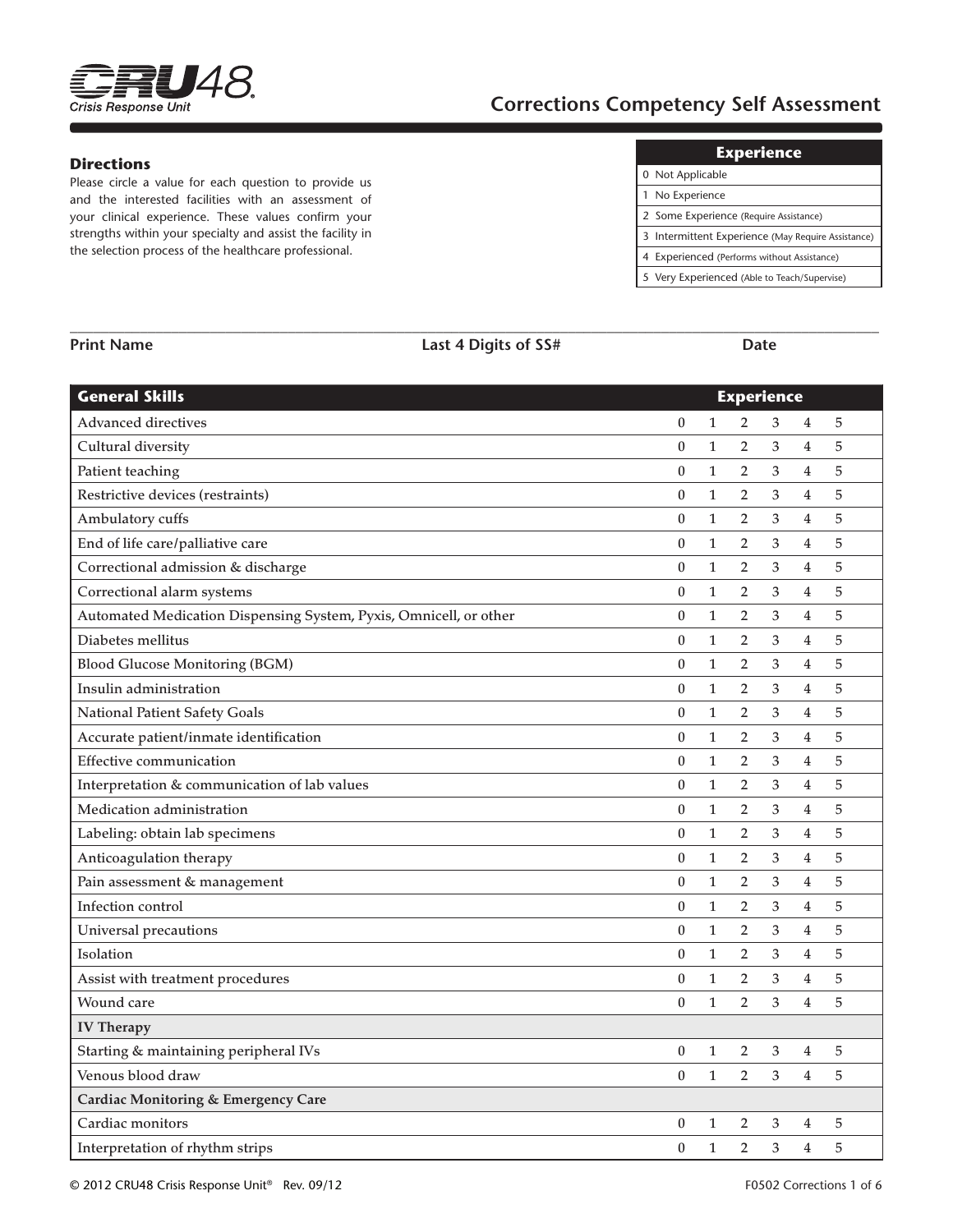

## **Experience**

0 Not Applicable

1 No Experience

2 Some Experience (Require Assistance)

3 Intermittent Experience (May Require Assistance)

4 Experienced (Performs without Assistance)

| <b>General Skills - cont.</b> |              |              | <b>Experience</b> |   |                |   |
|-------------------------------|--------------|--------------|-------------------|---|----------------|---|
| Obtains 12 lead EKG           | $\theta$     | 1            | $\overline{2}$    | 3 | 4              | 5 |
| Treatment of dysrythmias      | $\bf{0}$     | $\mathbf{1}$ | $\overline{2}$    | 3 | $\overline{4}$ | 5 |
| Cardiac arrest/CPR            | $\mathbf{0}$ | 1            | $\overline{2}$    | 3 | 4              | 5 |
| O2 therapy & delivery         | $\mathbf{0}$ | 1            | $\overline{2}$    | 3 | 4              | 5 |
| Pulse oximetry                | $\mathbf{0}$ | 1            | $\overline{2}$    | 3 | $\overline{4}$ | 5 |
| Use of doppler                | $\mathbf{0}$ | 1            | $\overline{2}$    | 3 | 4              | 5 |
| Assessment of heart sounds    | $\mathbf{0}$ | $\mathbf{1}$ | $\overline{2}$    | 3 | 4              | 5 |
| Vascular assessment           | $\mathbf{0}$ | $\mathbf{1}$ | $\overline{2}$    | 3 | $\overline{4}$ | 5 |
| <b>Awareness of HCAHPS</b>    | $\mathbf{0}$ | $\mathbf{1}$ | $\overline{2}$    | 3 | $\overline{4}$ | 5 |
| Care of the Patient with:     |              |              |                   |   |                |   |
| Angina                        | $\theta$     | $\mathbf{1}$ | $\overline{2}$    | 3 | $\overline{4}$ | 5 |
| <b>CHF</b>                    | $\mathbf{0}$ | 1            | $\overline{2}$    | 3 | $\overline{4}$ | 5 |
| Post MI                       | $\theta$     |              | $\overline{2}$    | 3 | 4              | 5 |

| <b>Respiratory</b>                     |              |              | <b>Experience</b> |   |                |   |  |
|----------------------------------------|--------------|--------------|-------------------|---|----------------|---|--|
| Assessment of breath sounds            | $\mathbf{0}$ | 1            | $\overline{2}$    | 3 | 4              | 5 |  |
| Establishing an airway                 | $\mathbf{0}$ | $\mathbf{1}$ | $\overline{2}$    | 3 | $\overline{4}$ | 5 |  |
| Ambuing techniques                     | $\mathbf{0}$ | 1            | $\overline{2}$    | 3 | $\overline{4}$ | 5 |  |
| Suctioning                             | $\mathbf{0}$ | $\mathbf{1}$ | $\overline{2}$    | 3 | 4              | 5 |  |
| Care of Patient with:                  |              |              |                   |   |                |   |  |
| <b>COPD</b>                            | $\mathbf{0}$ | $\mathbf{1}$ | 2                 | 3 | 4              | 5 |  |
| Pneumocystis                           | $\Omega$     | $\mathbf{1}$ | $\overline{2}$    | 3 | 4              | 5 |  |
| Pneumonia                              | $\mathbf{0}$ | $\mathbf{1}$ | $\overline{2}$    | 3 | $\overline{4}$ | 5 |  |
| Emphysema                              | $\mathbf{0}$ | $\mathbf{1}$ | 2                 | 3 | 4              | 5 |  |
| Asthma                                 | $\mathbf{0}$ | $\mathbf{1}$ | $\overline{2}$    | 3 | 4              | 5 |  |
| <b>Tuberculosis</b>                    | $\mathbf{0}$ | $\mathbf{1}$ | $\overline{2}$    | 3 | 4              | 5 |  |
| Use & Administration of the Following: |              |              |                   |   |                |   |  |
| <b>Bronchodilators</b>                 | $\mathbf{0}$ | $\mathbf{1}$ | $\overline{2}$    | 3 | 4              | 5 |  |
| <b>Steroids</b>                        | $\mathbf{0}$ | $\mathbf{1}$ | $\overline{2}$    | 3 | $\overline{4}$ | 5 |  |
| Expectorants                           | 0            |              | 2                 | 3 | 4              | 5 |  |

| <b>Gynecology</b>           |  |  | <b>Experience</b>       |  |  |
|-----------------------------|--|--|-------------------------|--|--|
| Gyn exam/pap                |  |  | 0 1 2 3 4 5             |  |  |
| Self breast exam            |  |  | 0 1 2 3 4 5             |  |  |
| Ectopic pregnancy           |  |  | 1 2 3 4 5               |  |  |
| Pelvic inflammatory disease |  |  | $0 \t1 \t2 \t3 \t4 \t5$ |  |  |
| Endometriosis               |  |  | 1 2 3 4 5               |  |  |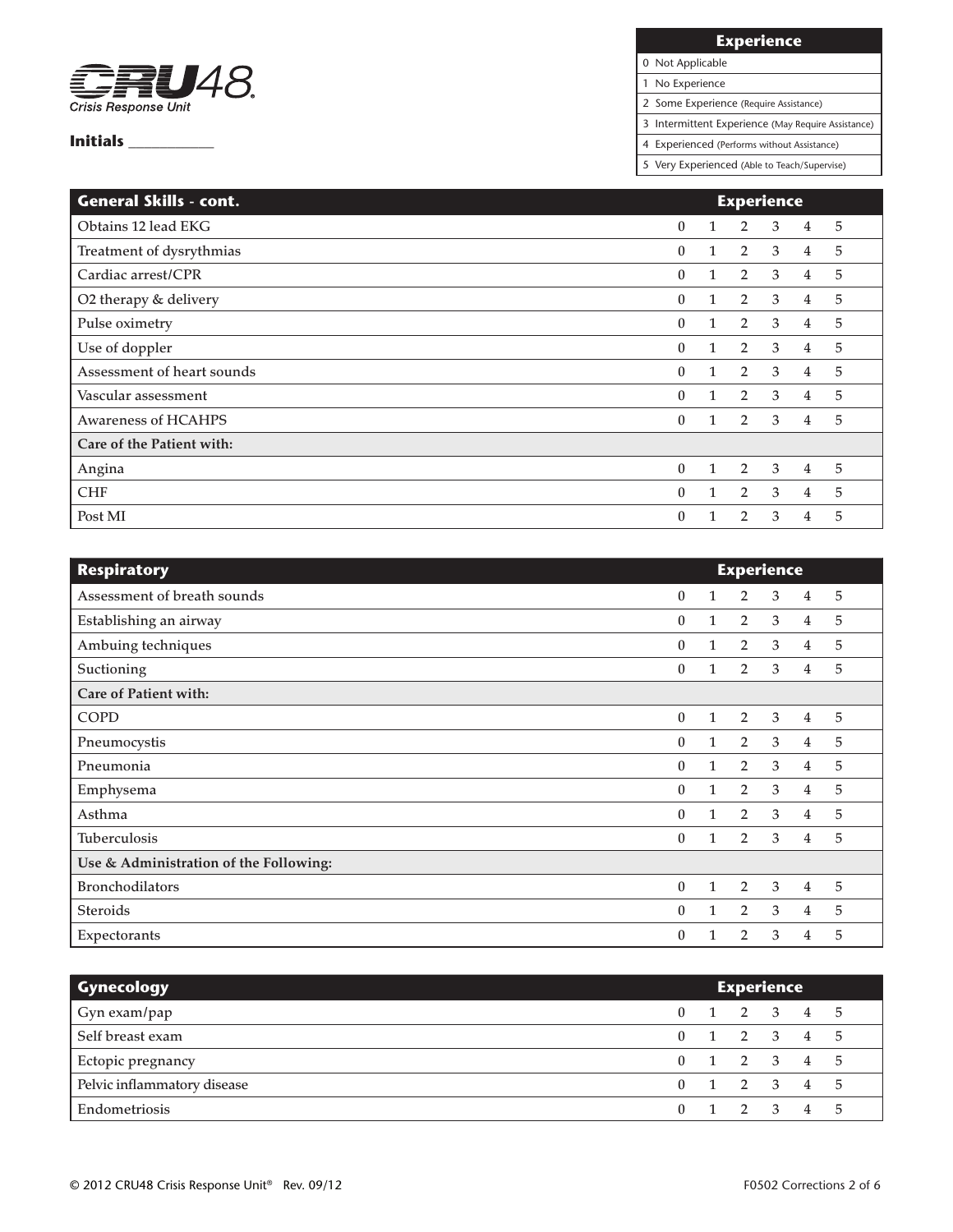

**Experience**

0 Not Applicable 1 No Experience

2 Some Experience (Require Assistance)

3 Intermittent Experience (May Require Assistance)

4 Experienced (Performs without Assistance)

| <b>Neurology</b>                       |              |              |                | <b>Experience</b> |                |   |  |  |
|----------------------------------------|--------------|--------------|----------------|-------------------|----------------|---|--|--|
| Neurological assessment                | $\theta$     | 1            | $\overline{2}$ | 3                 | 4              | 5 |  |  |
| Glasgow coma scale                     | $\mathbf{0}$ | 1            | $\overline{2}$ | 3                 | 4              | 5 |  |  |
| Seizure precautions                    | $\mathbf{0}$ | 1            | $\overline{2}$ | 3                 | 4              | 5 |  |  |
| Assist with lumbar puncture            | $\theta$     | 1            | $\overline{2}$ | 3                 | 4              | 5 |  |  |
| Care of Patient with:                  |              |              |                |                   |                |   |  |  |
| Post CVA                               | $\mathbf{0}$ | 1            | $\overline{2}$ | 3                 | $\overline{4}$ | 5 |  |  |
| <b>TIA</b>                             | $\theta$     | $\mathbf{1}$ | $\overline{2}$ | 3                 | 4              | 5 |  |  |
| Seizure activity                       | $\theta$     | 1            | $\overline{2}$ | 3                 | $\overline{4}$ | 5 |  |  |
| Head & spinal cord injury/trauma       | $\theta$     | $\mathbf{1}$ | $\overline{2}$ | 3                 | 4              | 5 |  |  |
| Cranial hemorrhage                     | $\theta$     | 1            | $\overline{2}$ | 3                 | 4              | 5 |  |  |
| Delirium tremors                       | $\theta$     | 1            | $\overline{2}$ | 3                 | 4              | 5 |  |  |
| Neuromuscular diseases                 | $\theta$     | $\mathbf{1}$ | $\overline{2}$ | 3                 | 4              | 5 |  |  |
| Use & Administration of the Following: |              |              |                |                   |                |   |  |  |
| Antiepileptics                         | $\mathbf{0}$ | $\mathbf{1}$ | $\overline{2}$ | 3                 | $\overline{4}$ | 5 |  |  |
| <b>Steroids</b>                        | $\theta$     |              | 2              | 3                 | 4              | 5 |  |  |

| <b>Psychiatric Disorders</b>                |              |              |                | <b>Experience</b> |                |   |
|---------------------------------------------|--------------|--------------|----------------|-------------------|----------------|---|
| Psych assessment                            | $\mathbf{0}$ | 1            | $\overline{2}$ | 3                 | 4              | 5 |
| Suicide risk assessment                     | $\mathbf{0}$ | 1            | $\overline{2}$ | 3                 | 4              | 5 |
| Suicide precautions                         | $\mathbf{0}$ | 1            | $\overline{2}$ | 3                 | $\overline{4}$ | 5 |
| Major depression                            | $\theta$     | 1            | $\overline{2}$ | 3                 | 4              | 5 |
| Bipolar disorder (manic-depressive illness) | $\mathbf{0}$ | $\mathbf{1}$ | $\overline{2}$ | 3                 | 4              | 5 |
| Anxiety disorders                           | $\mathbf{0}$ | $\mathbf{1}$ | $\overline{2}$ | 3                 | 4              | 5 |
| Post Traumatic Stress Disorder (PTSD)       | $\mathbf{0}$ | $\mathbf{1}$ | $\overline{2}$ | 3                 | 4              | 5 |
| Psychotic disorders                         | $\mathbf{0}$ | 1            | $\overline{2}$ | 3                 | 4              | 5 |
| Schizophrenia                               | $\mathbf{0}$ | 1            | $\overline{2}$ | 3                 | 4              | 5 |
| Personality disorders                       | $\mathbf{0}$ | 1            | $\overline{2}$ | 3                 | 4              | 5 |
| Antisocial                                  | $\mathbf{0}$ | 1            | $\overline{2}$ | 3                 | 4              | 5 |
| Passive/aggressive                          | $\mathbf{0}$ | 1            | $\overline{2}$ | 3                 | 4              | 5 |
| Paranoia                                    | $\theta$     | 1            | $\overline{2}$ | 3                 | 4              | 5 |
| Schizotypal personality disorder            | $\mathbf{0}$ | 1            | $\overline{2}$ | 3                 | 4              | 5 |
| Eating disorders                            | $\mathbf{0}$ | 1            | $\overline{2}$ | 3                 | 4              | 5 |
| Anorexia nervosa                            | $\mathbf{0}$ | 1            | 2              | 3                 | 4              | 5 |
| Bulemia nervosa                             | $\theta$     |              | $\overline{2}$ | 3                 | 4              | 5 |
| Pica                                        | $\theta$     |              | $\overline{2}$ | 3                 | 4              | 5 |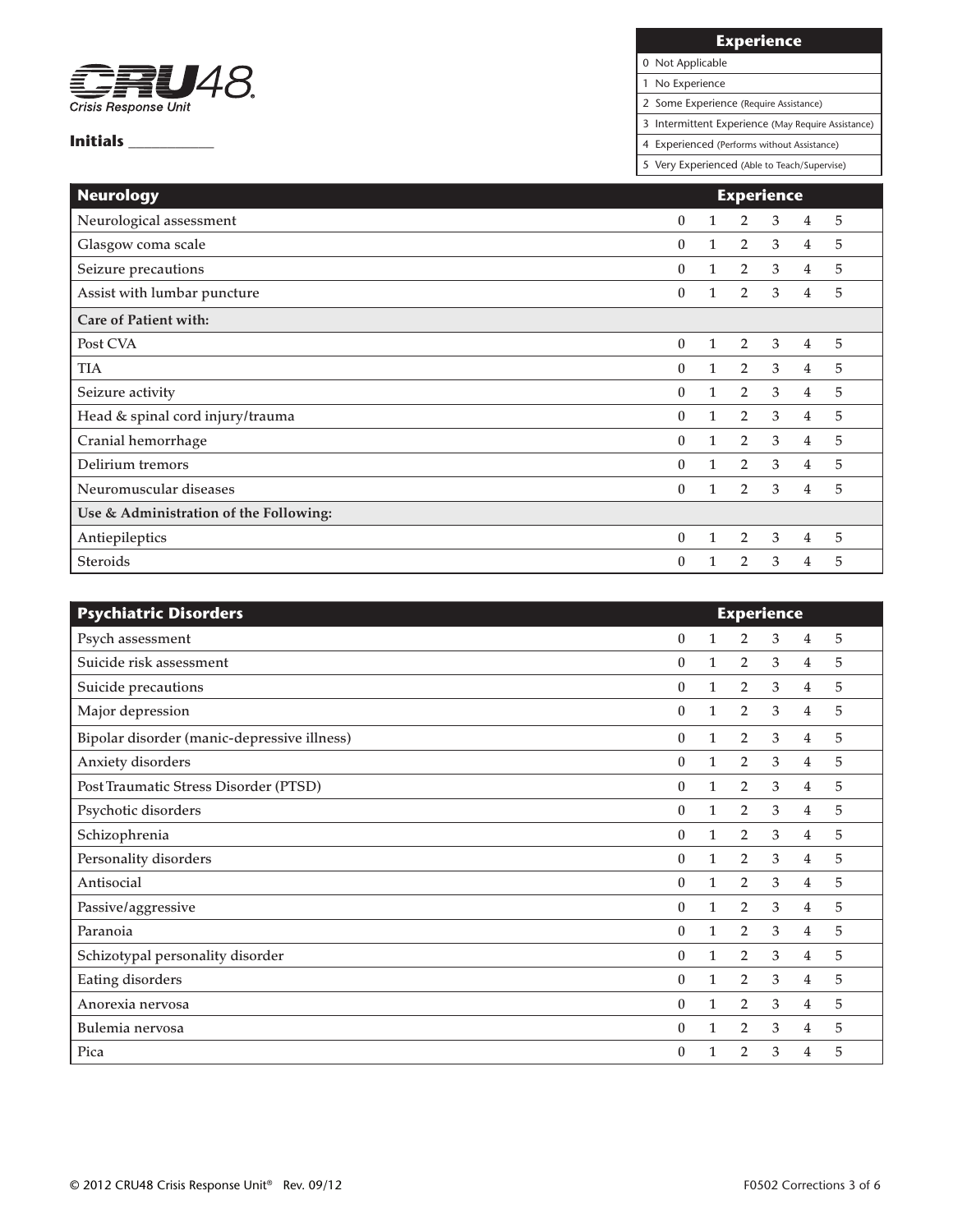

| <b>Experience</b>                                  |
|----------------------------------------------------|
| 0 Not Applicable                                   |
| No Experience                                      |
| 2 Some Experience (Require Assistance)             |
| 3 Intermittent Experience (May Require Assistance) |
| 4 Experienced (Performs without Assistance)        |
|                                                    |

| <b>Crisis Management</b> |  |  | <b>Experience</b> |                         |  |
|--------------------------|--|--|-------------------|-------------------------|--|
| Homicide                 |  |  |                   | $0 \t1 \t2 \t3 \t4 \t5$ |  |
| Suicide                  |  |  |                   | 0 1 2 3 4 5             |  |
| Rape                     |  |  |                   | 0 1 2 3 4 5             |  |
| Violent individual       |  |  |                   | 0 1 2 3 4 5             |  |

| <b>Substance Use/Abuse</b>                     |              |   | <b>Experience</b> |   |                |   |
|------------------------------------------------|--------------|---|-------------------|---|----------------|---|
| Alcoholism                                     | 0            |   | 2                 | 3 | 4              | 5 |
| Alcohol withdrawal syndrome                    | $\theta$     | 1 | $\overline{2}$    | 3 | $\overline{4}$ | 5 |
| Delirium Tremens (DTs)                         | $\mathbf{0}$ | 1 | $\overline{2}$    | 3 | 4              | 5 |
| Wernicke-Korsakoff syndrome                    | $\theta$     | 1 | 2                 | 3 | 4              | 5 |
| Drug use/abuse                                 | $\mathbf{0}$ | 1 | $\overline{2}$    | 3 | 4              | 5 |
| Hallucinogenics                                | $\mathbf{0}$ |   | $\overline{2}$    | 3 | 4              | 5 |
| Opiates (heroin, morphine, oxycodone, codeine) | $\mathbf{0}$ | 1 | $\overline{2}$    | 3 | 4              | 5 |
| Stimulants (cocaine/amphetamines)              | $\theta$     |   | $\overline{2}$    | 3 | 4              | 5 |
| Benzodiaepams                                  | $\mathbf{0}$ | 1 | $\overline{2}$    | 3 | $\overline{4}$ | 5 |
| Drug withdrawal/detoxification                 | $\theta$     | 1 | $\overline{2}$    | 3 | $\overline{4}$ | 5 |
| Care of Patient with:                          |              |   |                   |   |                |   |
| Delusions                                      | $\mathbf{0}$ |   | $\overline{2}$    | 3 | 4              | 5 |
| Hallucinations                                 | $\theta$     |   | 2                 | 3 | 4              | 5 |

| <b>Gastrointestinal</b>                        |                  |  | <b>Experience</b> |   |                |   |  |
|------------------------------------------------|------------------|--|-------------------|---|----------------|---|--|
| GI assessment                                  | $\boldsymbol{0}$ |  | 2                 | 3 | 4              | 5 |  |
| NG tube insertion & management                 | $\theta$         |  | $\overline{2}$    | 3 | 4              | 5 |  |
| Enterostomal care                              | $\mathbf{0}$     |  | 2                 | 3 | 4              | 5 |  |
| Care of Patient with:                          |                  |  |                   |   |                |   |  |
| Pancreatitis                                   | $\theta$         |  | 2                 | 3 | 4              | 5 |  |
| Hepatitis                                      | $\mathbf{0}$     |  | 2                 | 3 | $\overline{4}$ | 5 |  |
| G.I. bleed                                     | $\mathbf{0}$     |  | 2                 | 3 | $\overline{4}$ | 5 |  |
| <b>Esophageal bleeding</b>                     | $\theta$         |  | 2                 | 3 | 4              | 5 |  |
| <b>Bowel obstruction</b>                       | $\mathbf{0}$     |  | 2                 | 3 | $\overline{4}$ | 5 |  |
| Use & Administration of the Following:         |                  |  |                   |   |                |   |  |
| Anticholinergics (antispas, Bentyl or Robinul) | $\theta$         |  | 2                 | 3 | $\overline{4}$ | 5 |  |
| Cathartics                                     | $\Omega$         |  | $\overline{2}$    | 3 | 4              | 5 |  |

| <b>Genitourinary/Renal</b> | <b>Experience</b> |  |             |  |  |
|----------------------------|-------------------|--|-------------|--|--|
| AV shunt/fistula           |                   |  | 0 1 2 3 4 5 |  |  |
| Catheter insertion         |                   |  | 0 1 2 3 4 5 |  |  |
| GU irrigations             |                   |  | 0 1 2 3 4 5 |  |  |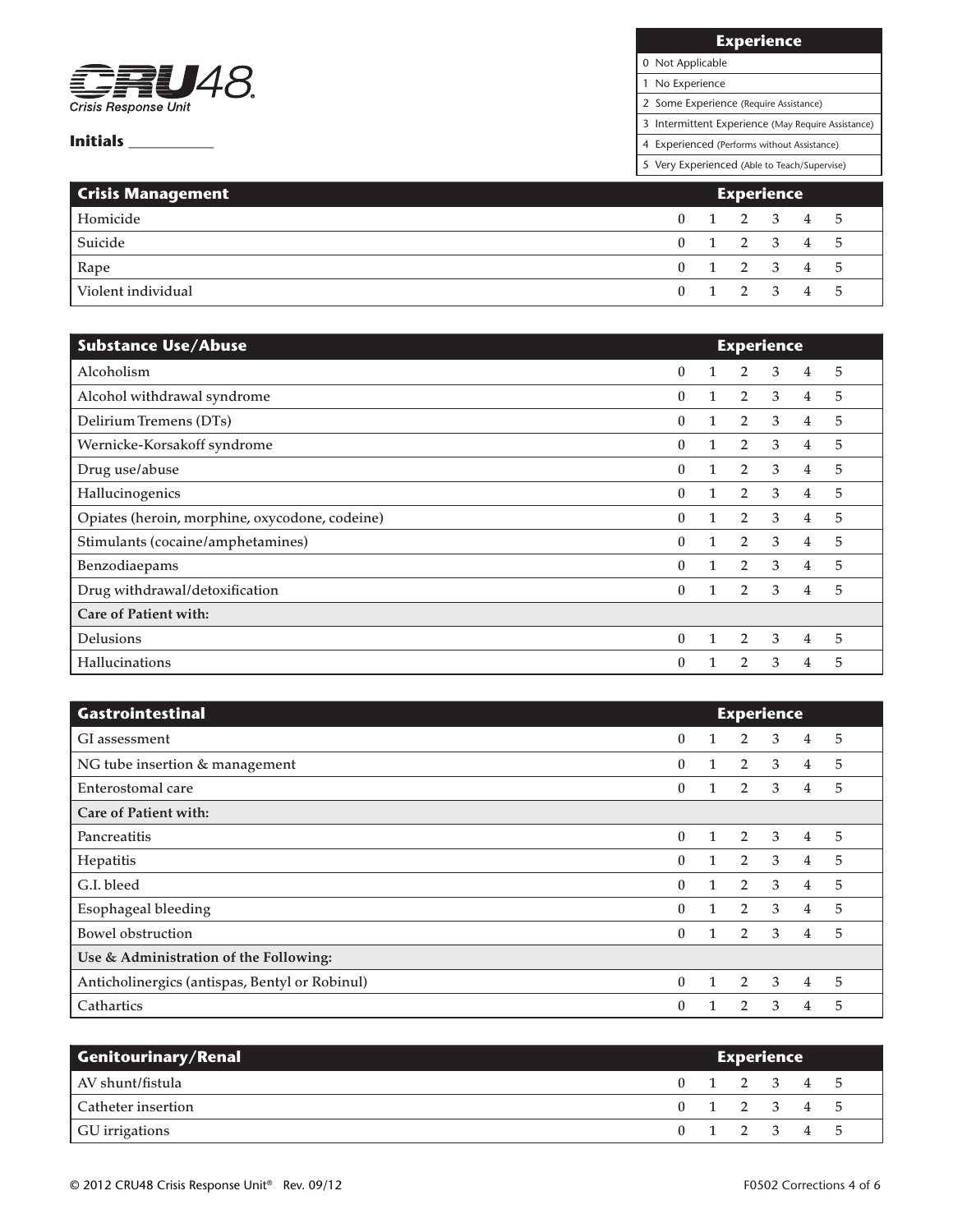

| <b>Experience</b>                                  |
|----------------------------------------------------|
| 0 Not Applicable                                   |
| 1 No Experience                                    |
| 2 Some Experience (Require Assistance)             |
| 3 Intermittent Experience (May Require Assistance) |
| 4 Experienced (Performs without Assistance)        |

| Orthopedic   | <b>Experience</b> |  |  |  |             |  |
|--------------|-------------------|--|--|--|-------------|--|
| Splints      |                   |  |  |  | 0 1 2 3 4 5 |  |
| Cast care    |                   |  |  |  | 0 1 2 3 4 5 |  |
| Cast removal |                   |  |  |  | 0 1 2 3 4 5 |  |
| Ortho trauma |                   |  |  |  | 0 1 2 3 4 5 |  |

| <b>Other</b>                                    | <b>Experience</b> |  |                     |              |                |    |
|-------------------------------------------------|-------------------|--|---------------------|--------------|----------------|----|
| Staple/suture removal                           | 0                 |  | $1 \quad 2 \quad 3$ |              | $4^{\circ}$    | -5 |
| Oncology                                        |                   |  | 2 3                 |              | 4              | 5  |
| Chemotherapy                                    |                   |  |                     | $2 \quad 3$  | $\overline{4}$ | 5  |
| Leadership skills (team leader or charge nurse) | 0                 |  | $2 \quad 3$         |              | 4              | 5  |
| Supervision of unlicensed assistive personnel   |                   |  | $2 \quad 3$         |              | 4              | 5  |
| Post mortem care                                | 0                 |  | $2 \quad 3$         |              | 4              | 5  |
| Training in over familiarization with inmates   |                   |  | $\overline{2}$      | $\mathbf{3}$ | 4              | 5  |
| Training in potential/actual weapon recognition |                   |  |                     | $\mathbf{3}$ | 4              | 5  |

| <b>Age Specific Competencies</b> | <b>Experience</b> |  |                |   |                |   |
|----------------------------------|-------------------|--|----------------|---|----------------|---|
| Newborn/neonate (birth-30 days)  | $\mathbf{0}$      |  | 2              | 3 | 4              | 5 |
| Infant (31 days-1 year)          | $\theta$          |  | $\overline{2}$ | 3 | 4              | 5 |
| Toddler (ages 2-3 years)         | $\theta$          |  | 2              | 3 | 4              | 5 |
| Preschool (ages 4-5 years)       | $\mathbf{0}$      |  | 2              | 3 | 4              | 5 |
| School age (ages 6-12 years)     | $\theta$          |  | 2              | 3 | 4              | 5 |
| Adolescent (ages 13-21 years)    | $\Omega$          |  | $\overline{2}$ | 3 | $\overline{4}$ | 5 |
| Young adult (ages 22-39 years)   | $\theta$          |  | 2              | 3 | 4              | 5 |
| Adult (ages 40-64 years)         | $\theta$          |  | 2              | 3 | 4              | 5 |
| Older adult (ages 65-79 years)   | $\mathbf{0}$      |  | $\overline{2}$ | 3 | 4              | 5 |
| Elderly (ages 80+ years)         | $\mathbf{0}$      |  | $\mathcal{P}$  | 3 | $\overline{4}$ | 5 |